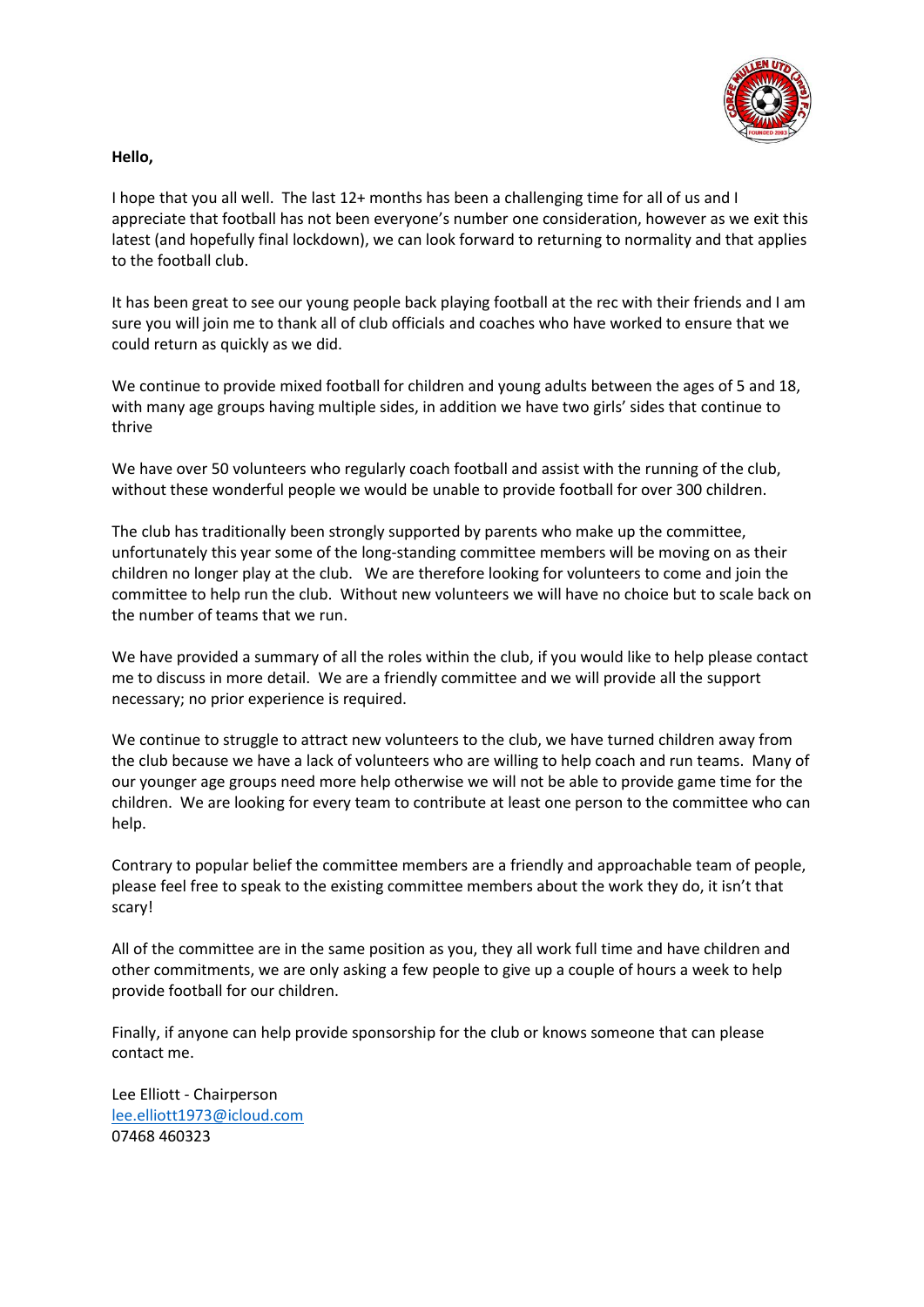

## **Why would I want to join the committee?**

"Without the committee we quite simply do not have a football club. We all recognise the hard work that the team managers and coaches put in each week and we want to do our bit to help ensure that Corfe Mullen United Juniors can provide a happy and safe environment in which our children can enjoy football". – Kirsty Southern

"Before we joined the committee none of us knew what we were doing however the committee work together and support each other to ensure that the club functions well, we are recognised as being one of the premier clubs in Dorset." - Jo Merifield

# **The club is run by an organising committee that is made up of the following positions. The committee is elected each year at the AGM in line with the club's rules.**

## **Chairperson**

The role of a chairperson is to oversee the running of the club and ensure that it is run efficiently and managed appropriately. They will lead club meetings and provide leadership in all areas. The chairperson also organises the club charity day and presentation events.

#### **Vice Chairperson**

The vice-chairperson assists the Chairman and acts as a deputy in their absence.

### **Secretary (3 positions)**

The Secretary is one of the most important roles in the club. We intend to have three roles within the club to reduce workload.

## **Club Secretary**

Liaison with the Dorset FA, Bournemouth & Dorset League, update on rule changes. Registration of teams to ensure we compliant with the requirements of the FA……I'm not sure what else this role entails

## **Mini Secretary fixtures secretary**

The fixtures secretary will be in charge of organising pitches and opposition for home games and subsequently reporting results to the FA for all of our mini soccer teams. They communicate with Corfe Mullen managers, so they are aware of matches on a weekly basis. Registering players at the beginning of the season and new players during the season.

#### **Youth Secretary**

The fixtures secretary will be in charge of organizing pitches and opposition for home games and subsequently reporting results to the FA for all of our youth teams (11 aside). They communicate with Corfe Mullen managers, so they are aware of matches on a weekly basis. Registering players at the beginning of the season and new players during the season.

#### **Treasurer**

The treasurer's role will be to ensure that the club stays financially sustainable, pay all expenses, and collect any monies owed to the club.